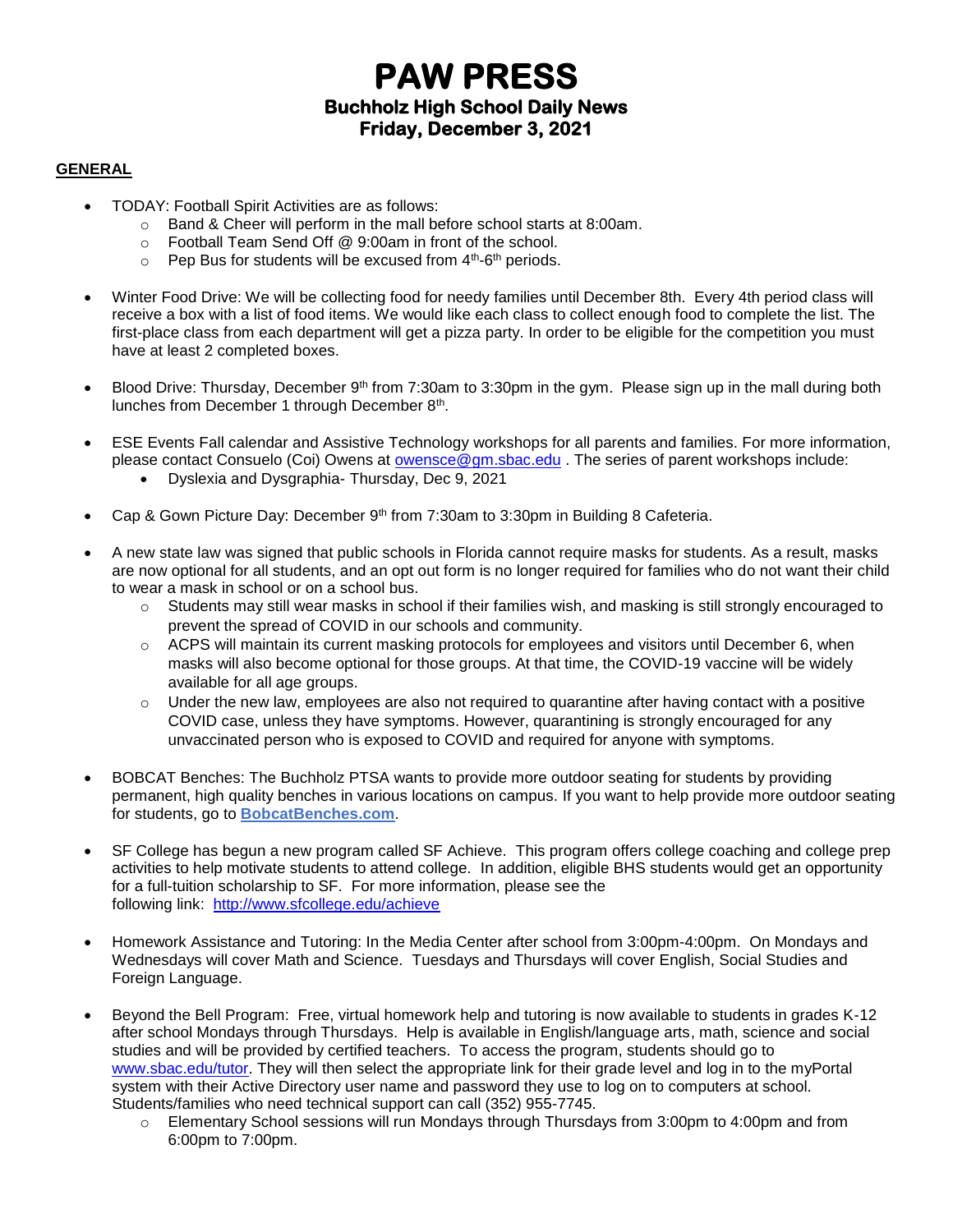## **PAW PRESS Buchholz High School Daily News Friday, December 3, 2021**

- o Middle School sessions will run Mondays through Thursdays from 4:00pm to 5:00pm and 6:00pm to 7:00pm.
- o High School sessions will run Mondays through Thursdays from 4:00pm to 5:00pm and from 6:00pm to 7:00pm.
- Bobcat Branch bank is open. Hours are 7:50am 8:20am and both lunches.
- Follow student government on Twitter: @buchholz\_high or Instagram: buchholz.high.
- Follow Buchholz High on Twitter: @BuchholzHigh
- Support our students with the BHS PTSA. [Smile.Amazon.com](http://smile.amazon.com/)

### **CLUBS**

- The German Club's Christmas party will take place on Monday, December 6, from 2:45-4:30 in Frau Luesch's room, 04-096. We'll be having a visit from Nikolaus, eating German Christmas specialties, playing games, and singing carols. See you there!
- **[BHS Club Website Link](https://www.sbac.edu/domain/1650)**

o

### **SPORTS**

- Tickets exclusively on sale for \$10 through GoFan.co website/app for paperless tickets. Be ready to show your electronic ticket at the gate for entry.
- Coach Contact Information is located under the Sports tab on the Buchholz Home page.

#### **Buchholz High School Athletic Schedule – Week of November 28 – December 4:**

- **Monday - NO EVENTS**
- **Tuesday - Boys Basketball vs Columbia – 7:00pm Girls Basketball vs GHS– 5:30pm Boys Soccer @ Suwannee– 7:00pm**
- **Girls Soccer @ PK Yonge – 6:00pm** • **Wednesday - Boys Basketball @ Jones HS – 7:00pm Girls Basketball @ Forest – 7:00pm Wrestling @ Middleburg – 5:00pm**
- **Thursday - NO EVENTS**
- **Friday - Boys Basketball @ Santa Fe High – 7:30pm Girls Basketball vs Wildwood – 7:00pm Football @ St. Thomas State Semifinals – 7:30pm Boys Soccer @ Columbia– 7:00pm Girls Soccer @ Fleming Island – 7:30pm**
- **Saturday - Wrestling Bobcat Round Robin**

### **SCHOLARSHIPS**

• Bethune- Cookman University Scholarship: The Alachua County Chapter of the Mary McLeod Bethune National Alumni Association is offering a scholarship to applicants. The deadline to apply for the scholarship is **December 10, 2021.** Copies of the scholarship application can be obtained from Mrs. Jenkins in the front office.